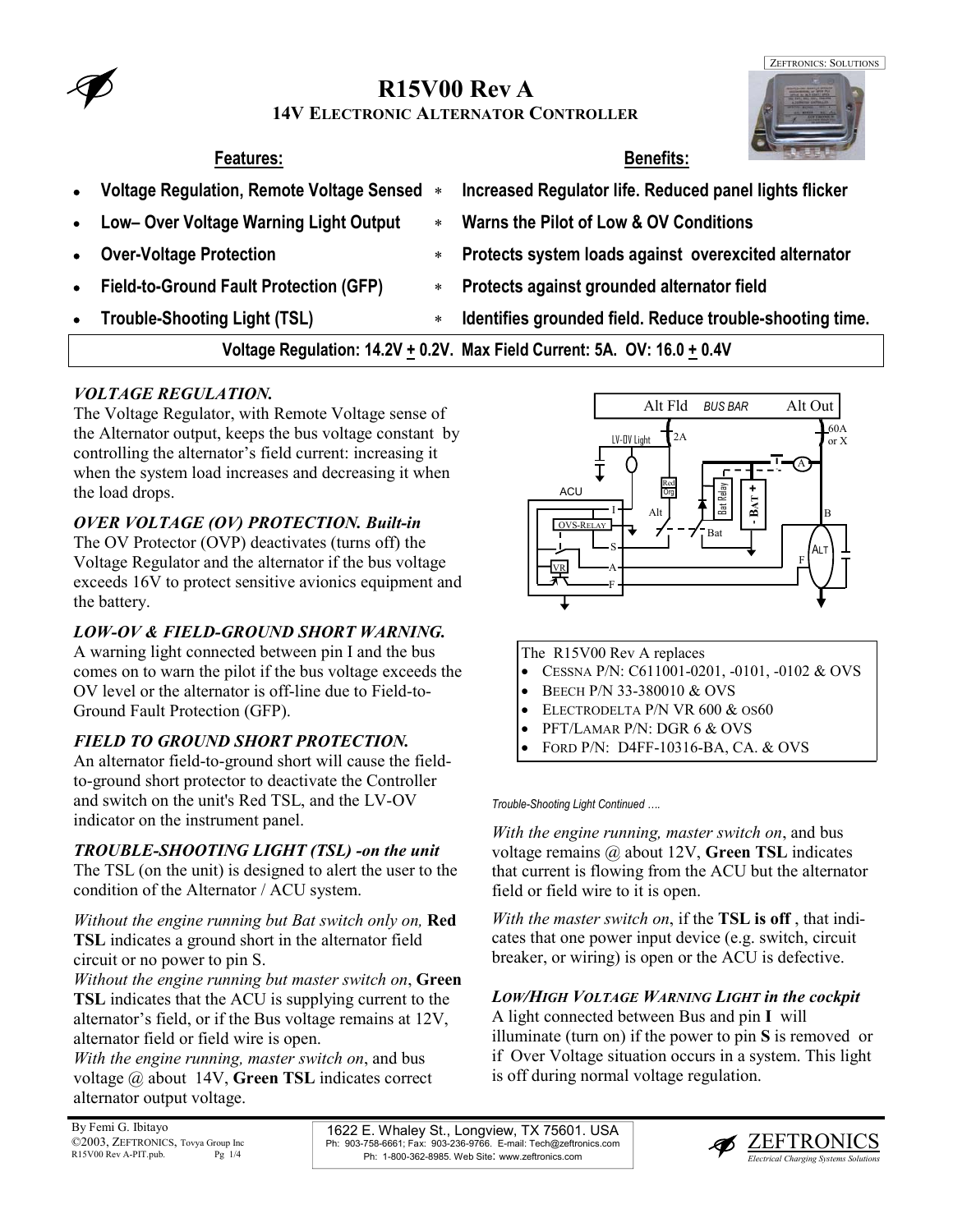# **R15V00 Rev A**



**14V ELECTRONIC ALTERNATOR CONTROLLER**

#### *HOW THE SYSTEM WORKS*

Closing the Bat switch applies the battery voltage to *pin A* of the alternator controller (voltage regulator). With voltage at *pin A* (Alt switch off), the LV light comes on, indicating that the alternator is off-line.

Closing the Alt switch applies battery voltage to *pin S.* The internal Over Voltage Sensor's (OVS) output controls a relay inside the alternator controller. With power applied to *pin S,* that relay's normally open (NO) contacts connects *pin A* and *pin I*.

With power on *pin S*, current flows from the alternator's Bat terminal through the controller's voltage regulator to the alternator's field. The regulator keeps the bus voltage constant (around 14V) by controlling the alternator's field current. It increases the field current with increase in system load and decreases it, with a decrease in the system load.

Since the whole field current (max about 3.5 Amps) flows from the alternator's Bat terminal to pin A of the controller, abnormal increases in wire, connection, or junction resistances will cause poor voltage regulation and or fluctuating charge meter, panel lights, and bus voltage.

If the field of the alternator shorts to ground, the controller will turn itself off as described under the section **field to ground short protection.** 

If the bus voltage exceeds about 16V, the Over Voltage Sensor (OVS) will open and thus remove power from *pin S*. Removing power from *pin S* will turn off the controller and take the alternator off line.

#### *Trouble-Shooting Light (TSL) & LV-OV Light*

The TSL on the ACU and the LV-OV light on the instrument panel, indicate the condition of the charging system to the mechanic and the pilot. See the trouble-shooting section for how this function operates.



#### *INSTALLATION INSTRUCTION*

- 1. Disconnect and remove the present ACU/VR.
- 2. Measure the Alternator's Field Resistance between the field wire of airframe's VR connector and Ground. 3.5 to  $6\Omega$  is normal resistance. If is less than 3Ω or greater than 8Ω, check the alternator field or the field wire for problems.  $0\Omega$  means Fld-Gnd short.
- 3. Check the ALT switch resistance:  $0.1\Omega$  is normal.
- 4. Mount and connect the new ACU to the system.
	- Remove the OVS. Connect the wire from the field breaker to the wire from Alt switc.
- 1. Perform the Post Installation Test Procedure.

#### *POST INSTALLATION TEST PROCEDURE*

- 1. With the engine off, turn on the Alt & Bat switches, on the instrument panel, observe that the LV-OV light is off. On the ACU the TSL should be Green. *If the TSL is Red, the Field is shorted to ground or pin S has no power to it. If the TSL is Off there is an open circuit or high resistance from pin A to the alternator BAT terminal.*
- 2. Verify that the voltage drop across the alternator switch and 5 Amp circuit breaker is less than 0.2V.
- 3. Verify that the voltage drop from the alternator BAT terminal to pin A is less than 0.2V.
- 4. If the steps 1 to 3 are successful, perform steps  $5 & 6$ .
- 5. Turn off all the avionics and any other voltage sensitive devices.
- 6. Start the engine, and at 1500 RPM measure a bus voltage of 13.9-14.4V. If the bus voltage exceed these limits, check for voltage drops from the alternator BAT terminal to pin A and wires/ connection from the ACU (F) to the alternator's field.

#### **TROUBLE-SHOOTING THE SYSTEM**

For help on how to solve problems in the system, see the Trouble-Shooting Notes (TSN) page and or TechCards.

#### **INSTRUCTIONS FOR**

#### **CONTINUED AIRWORTHINESS MAINTENANCE**

This device is not field repairable or serviceable. For all service, repair or overhaul needs, return it to ZEFTRON-ICS or a ZEFTRONICS approved repair station. For all periodic inspection and test requirement, use the pre and post installation procedure listed above. Contact us with tech support questions that are not addressed at www.zeftronics.com or in the TSN or Tech-Cards.

1622 E. Whaley St., Longview, TX 75601. USA Ph: 903-758-6661; Fax: 903-236-9766. E-mail: Tech@zeftronics.com Ph: 1-800-362-8985. Web Site: www.zeftronics.com

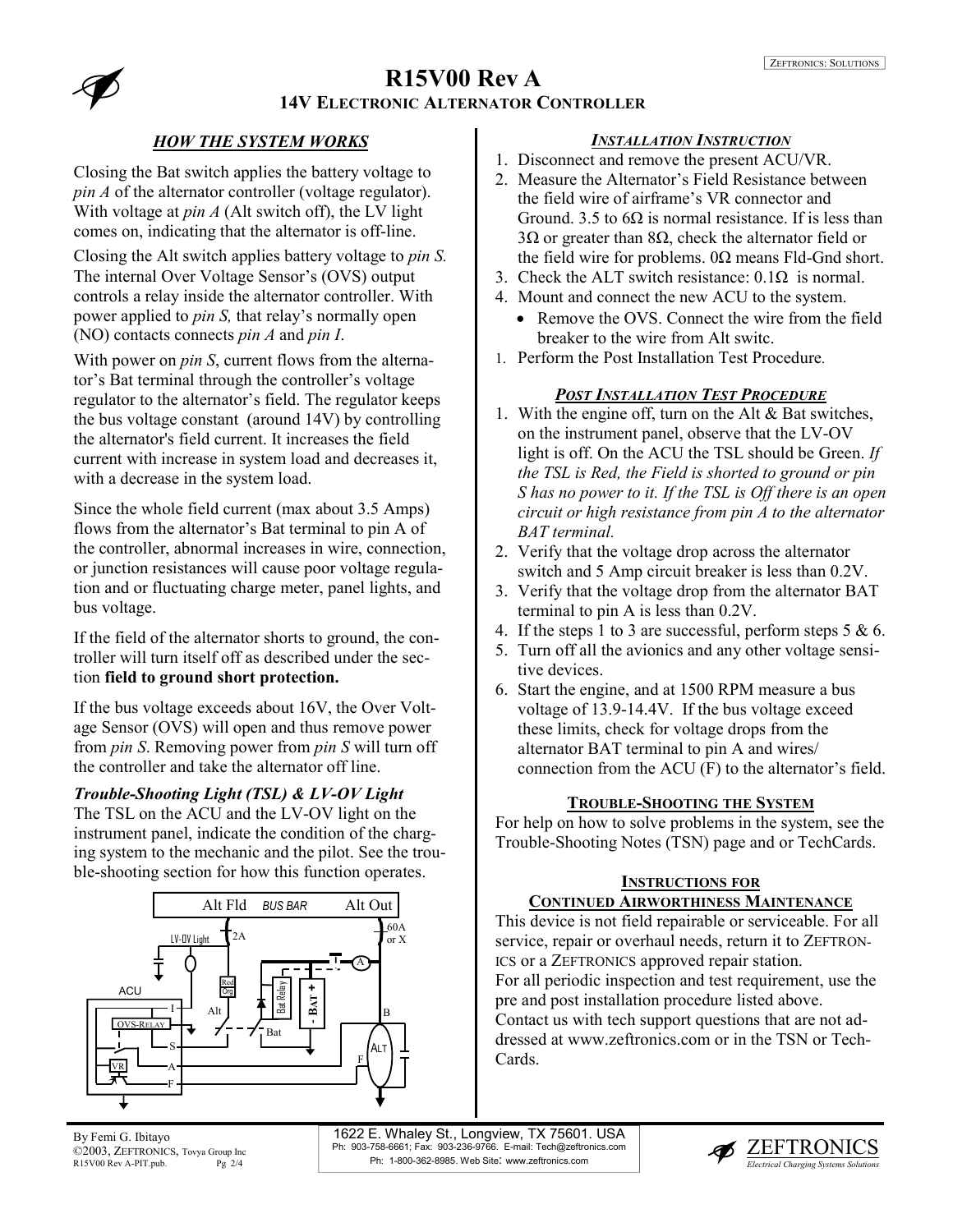

# *TROUBLE-SHOOTING THE SYSTEM* **14V Type B alternator system on Beech, Cessna, Grumman, Maule etc**

*Check the condition of the ACU*

1. With the master switch (Bat & Alt) on, at the ACU connector, measure the indicated voltages.

| Pin I:    | Pin $A^T$ | $Pin S^1$ |
|-----------|-----------|-----------|
| $Pin F$ : | Bus       |           |

The voltages on pins I, A, S should equal bus'.

The voltage pin F should be 0.5-2V less than the bus'. *If the pin I voltage is less than bus voltage, look for bad LV-OV light, broken wire from LV-OV light, grounded pin I or damaged controller. If the pin A voltage is less than bus', look for corrosion on the BAT terminal, socket for pin A on the airframe ACU connector, or wire (from ALT Bat to pin A) with high resistance. This may cause fluctuating charge meter or bus voltage, and may cause over-voltage and nuisance tripping (i.e. alternator dropping off-line). If the pin S voltage is less than bus', look for a grounded pin S or damaged controller. Pin S to ground on the controller is about 400Ω. If the pin F voltage is the same as the bus voltage, look for a damaged or un-grounded controller. If it is 0V, look for a grounded ALT field.* 

2. If the Master switch is a split type, turn off the Alt Sw and measure the indicated voltages.

Pin I:  $\quad \text{Pin A:} \quad \text{Pin S:}$  $Pin F:$  Bus

The voltages on pins I, S  $&$  F should be 0-2V, pin A should be battery or bus voltage.

*If pin I has bus voltage on it, look for a short between pins A & I (internal or external to the controller). Disconnect the controller, a resistance of 0-1K between pins A & I indicates a damaged controller. Check the alternator Field & Power input wire* 

3. Disconnect/Remove the connector on the ACU. Measure the resistance at the identified points.

Pin F to Gnd  $\Box$  Q. FLD to Gnd  $\Box$  Q. Pin A to ALT Bat  $\Omega$ 

The normal Alt field resistance is 3-6Ω.

*A lower or higher resistance may indicate problems with the alternator. Field resistance below 3Ω may indicate a short to ground, while higher than 6Ω dirty brushes or intermittently open field.* 

### *TROUBLE-SHOOTING LIGHT (TSL) –ON THE UNIT*.

The unit's TSL alerts the user or mechanic to the conditions of the field circuit breaker, alternator switch, Voltage Regulator, and alternator's field by allowing a systematic approach to trouble-shooting. This approach to trouble-shooting looks at the condition of the pre-controller, controller, and postcontroller components.

*PRE-CONTROLLER CONDITION:* The TSL is off if either the alternator switch, the field circuit breaker, or the wiring from the Alt Bat to *pin* A on the controller is open.

*VOLTAGE REGULATOR CONDITION:* The TSL is Red if the Bat switch is on and the Alt switch off to indicate that the alternator is off-line.

The TSL is Green when both Alt and Bat switches are on, to indicate that the Regulator is passing current to the field.

*ALTERNATOR FIELD CONDITION:* With the engine running and both Alt and Batt switches on, if the TSL is Red the alternator's field is grounded internally or externally.

If the TSL is Green with alternator output at about 12V (or battery voltage), the wire from the Voltage Regulator to the field or the alternator field is Open.



In this **Type B** system: the controller is between the Bus and the Alt field. To control the bus voltage, the unit switches power to the field several times a second. The OVP opens when OV occurs.